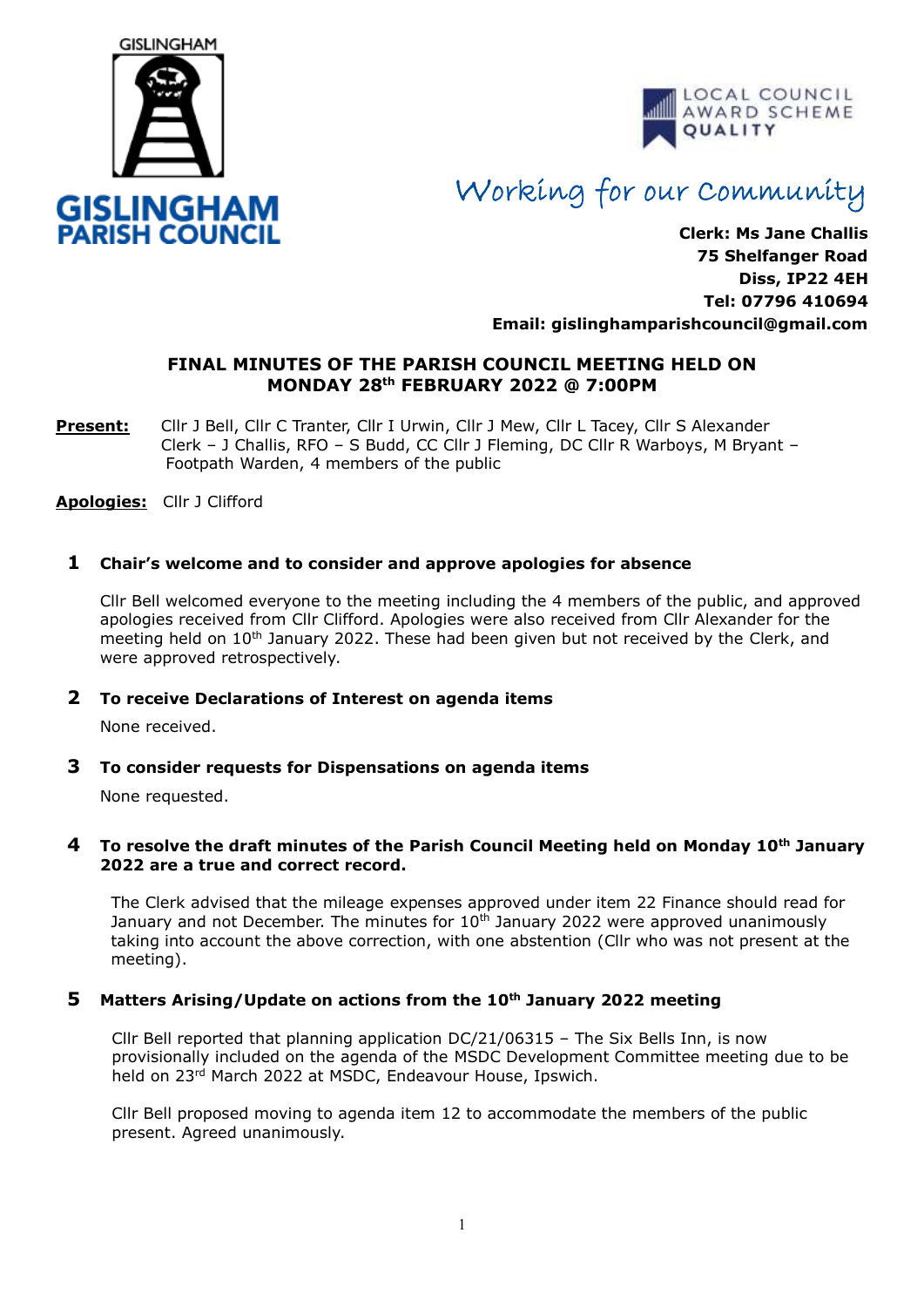## (12) Public Participation Session (15 minutes set aside)

Two members of the public were present regarding Agenda item 13. One member of the public expressed his concerns regarding parking and congestion outside the school at drop off and collection times, which he previously brought to the Council's attention at the 20<sup>th</sup> September 2021 meeting. He reported that the situation has not improved and is very disappointed that whilst the school has been allowed to increase in size over the years with additional classrooms being added, the resulting increase in parking issues has not been addressed. Whilst the inconvenience for residents living in the vicinity of the school needs to be resolved, he stressed that safety of the children is his primary concern.

Following the meeting on 10<sup>th</sup> January 2022 the Clerk forwarded CC Cllr Fleming's email to the school. A reply was received from the Named Adult supporting the year 6 Junior Road Safety Officers at Gislingham Primary School. THE JRSOs would like to start to address the concerns raised by observing the roads outside of the school at drop off time. They conducted this assessment on Friday 11th February which was also attended by CC Cllr Fleming and Cllr Bell. Their subsequent report can be found as an addendum at the end of the minutes.

A discussion ensued with Cllr Bell asking CC Cllr Fleming for clarification on whose responsibility the parking issue actually is. CC Cllr Fleming confirmed it to be the joint responsibility of the County Council and the school. CC Cllr Fleming confirmed that photographs forwarded to her from the second member of the public present for this agenda item have been sent to the County Council's Road Safety Officer who is planning to visit the school to assess the situation. CC Cllr Fleming attended the JRSO survey with Cllr Bell and reported that she feels it is not solely a parking issue but more the congestion caused on Martins Meadow specifically.

Cllr Tacey commented that Mill Street has no pavement and makes it unsafe for the parents within the village who would be happy to walk in and it is therefore a wider issue. It was also noted that the Village Hall car park is used by parents, but this seems to be only on fair weather days.

CC Cllr Fleming noted all concerns raised, and confirmed that she will report back once the Road Safety Officer has conducted their assessment.

Two other members of the public were present regarding planning application DC/21/06315 – The Six Bells Inn (Agenda Item 14). They advised that an Action Group has been formed within the village, to look at developing a strategic plan to acquire the property should the planning application be rejected, and the ACV be successful, and invited a member of the Council to join. Councillors felt that this may be inappropriate for transparency and impartiality reasons, and it was suggested that the Action Group should instead submit a report to the Council each month with their updates and a progress report.

If the ACV is successful, and the property should be listed for sale, they intend on approaching the Council for funding assistance against the survey valuation (approximately £1500) and would like to include an article in the Messenger confirming the Council's support of the new Action Group. The RFO advised that she needs to confirm that should such a request be received, if it is eligible for funding.

7:35pm the four members of the public left the meeting.

## **6 Report from County Councillor**

CC Cllr Fleming sent her report in advance of the meeting, a copy of which can be found as an addendum at the end of the minutes.

CC Cllr Fleming highlighted the bird flu alert advising that the UK's Deputy Chief Veterinary Officer has confirmed highly pathogenic avian influenza (HPAI) H5N1 at a small holding near Finningham in Mid Suffolk. A 3km Protection Zone and a 10km Surveillance Zone are in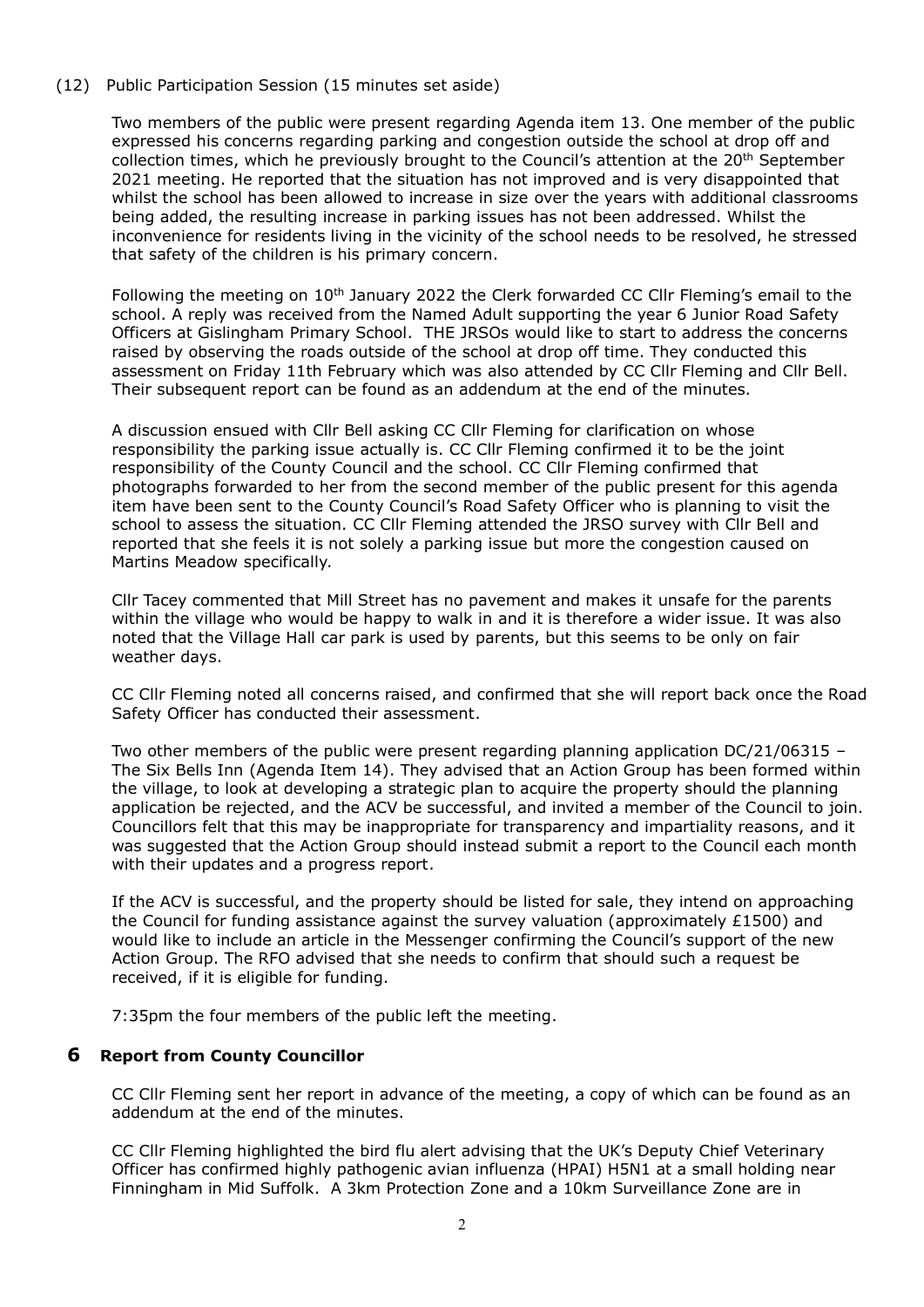place around the infected premise. CC Cllr Fleming also confirmed she is continuing to work on the bus service issue and will keep Cllr Urwin updated. There were no further questions from Cllrs.

## **7 Report from District Councillor**

DC Cllr Warboys sent his report in advance of the meeting, a copy of which can be found as an addendum at the end of the minutes.

DC Cllr Warboys highlighted the Innovations Lab presentation which he attended at the Mix, Stowmarket, reporting that he was very pleased to see the innovation working so successfully. Cllr Bell asked whether meetings at Endeavour House are now being held face to face which DC Cllr Warboys confirmed they are. DC Cllr Warboys also advised that Council rents will be going up from April 2022 which he will have more information on in his next report.

There were no further questions from Cllrs.

8:00pm CC Cllr Fleming and DC Cllr Warboys left the meeting

## **8 Chair's Report**

- GAGA Cheque Cllr Bell travelled to the Ipswich branch of the Co-Op ban as the cheque received from Peter Neale and posted to Co-Op to be paid into the Council's bank, account has not been presented. The Co-Op confirmed the cheque has not been received and is assumed lost. Cllr Bell has advised Peter Neale and requested a new cheque which she will pay in in person at the Ipswich branch once received.
- SALC Board Meeting (via Zoom) was held on Thursday 24<sup>th</sup> February.
- Watson Bowl & Volunteer of the Year Awards– need to start thinking about nominations; agenda item for next meeting. The Chair will include in the April Edition of the Messenger.
- Archiving Cllr Bell needs to go through which Parish Council historic documents need to be taken to Suffolk Archives in Ipswich with the Clerk. This process will incur additional hours and mileage for the Clerk which Councillors greed to unanimously.

## **ACTION**

- **Cllr Bell to take new GAGA cheque to Ipswich branch of the Co-Op once received.**
- **Clerk to include Watson Bowl and Volunteer of the Year Award nominations on March agenda**
- **Archiving – Cllr Bell/Clerk**

## **9 Clerk's Report (agenda item 9)**

- MSDC casual vacancies ongoing
- Signage/bin Audit ongoing (grit bins to be looked at April onwards when empty)
- Finningham PC have asked if Gislingham would be prepared to split the cost of replacing the posts and road signs on the B1113 just before Rob Hall Corner. The Finningham sign is missing and there is only one pole holding the damaged Gislingham sign. SCC have provided an estimate of £1,598.11 for the works package. Cllrs agreed unanimously to pay half of the cost up to a maximum of  $£1,000$  to take into account the figure provided being an estimate only.
- Email received from resident regarding a hedge belonging to a property on the High Street being overgrown and subsequently partially blocking the pavement.
- Email received from resident regarding responsible rights of way; members of the public have been accessing their field edges where there are no public rights of way. The property is actually situated at the Gislingham end of Mellis.
- Lagoon fencing the fencing has been inspected by Cllr Bell and is adequate.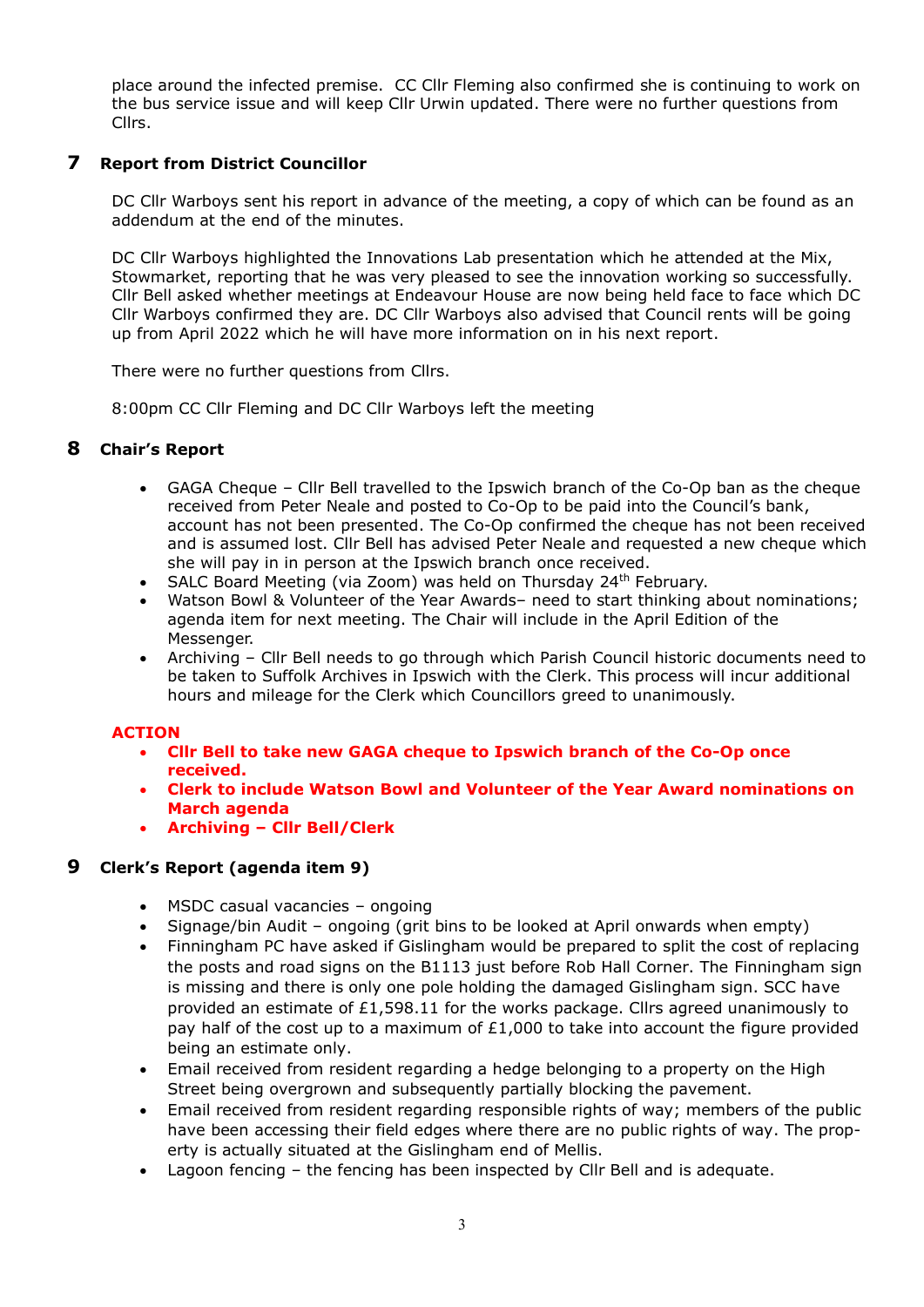- War Memorial looking at obtaining quotations for the work. MSDC have advised the work is too specialist, but the Clerk has 3 other companies to approach.
- ACV Six Bells Inn the application has been submitted and confirmation has been received from MSDC advising a decision will be made by 13<sup>th</sup> April 2022.
- New SID/VAS signs ongoing; checklist being completed for each new location.
- New noticeboard MSDC have confirmed they will install once ready.
- Discover Suffolk QR Codes the Footpath Warden has forwarded details from SCC regarding footpath sign QR codes which they are promoting. Full details in the Footpath Warden's report.

#### **ACTION**

- **Clerk to speak to MSDC again regarding casual vacancies**
- **Clerk to contact Finningham PC as above**
- **Clerk to contact owner of property regarding overgrown hedge requesting they cut it back**
- **Clerk to forward email from resident regarding responsible rights of way to Mellis Parish Council, and advise resident accordingly**
- **Clerk to thank Sam Sinclair on behalf of the Council for installing the fencing on the Lovells Estate.**
- **Clerk to pursue quotations for work required to war memorial**
- **Clerk to complete and submit checklist for each new SID/VAS location**

### **10 RFO's Report (agenda item 10)**

- A summary of reserves for January 2022, and receipts and payments for January 2022 were sent to Councillors prior to the meeting.
- Cllr Tranter has completed and approved the three quarterly year check of the accounts.
- The salary figure is over the amount budgeted for in the 2021/22 Budget which is mainly due to additional work surrounding the Six Bells planning application and ACV application.

Cllr Bell asked if we are still waiting for invoices from MSDC prior to the financial year end March 2022 and if the CIL report needs to be submitted now. The RFO confirmed she has spoken to the clerk regarding the outstanding invoices from MSDC and requested copies are sent asap, and that in accordance with CIL regulations the annual CIL return needs to be submitted to MSDC before September 2022.

Cllr Bell asked the Clerk to email the RFO, copying in all Cllrs, to confirm her preferred holiday arrangements.

Cllr Bell raised concerns regarding an article in the Messenger from the Chair of the Queen's Platinum Jubilee Committee, containing a suggestion for donation buckets to be left out at various locations in the village to aid further funding for the events planned. This was discussed by Councillors with Cllr Tranter confirming that further to the article there would be no donation buckets. Cllr Tranter also confirmed he has approached CC Cllr Fleming and DC Cllr Warboys for funding towards the QPJ and is intending for these funds to be paid directly to the Epping Forest Pipe Band (£500.00) and the Zillionaires (£250.00), which will negate the need for the Council to provide funding for these suppliers as agreed at the meeting on  $10<sup>th</sup>$  January 2022. The next meeting of the QPJ Committee is intended to be held on  $6<sup>th</sup>$  April 2022.

## **11 Appointment of Internal Auditor**

The previous auditor who conducted the internal audit for 2020/21 has confirmed the cost for this year, if he were to be instructed, would be £230.00 assuming the Council's income/expenditure is between £15-25,000.00.

After discussing, Councillors agreed unanimously to appoint T. Brown as before.

#### **ACTION – RFO to instruct T Brown.**

Cllr Bell proposed moving to agenda item 27 Finance before the RFO had to leave the meeting. Approved unanimously.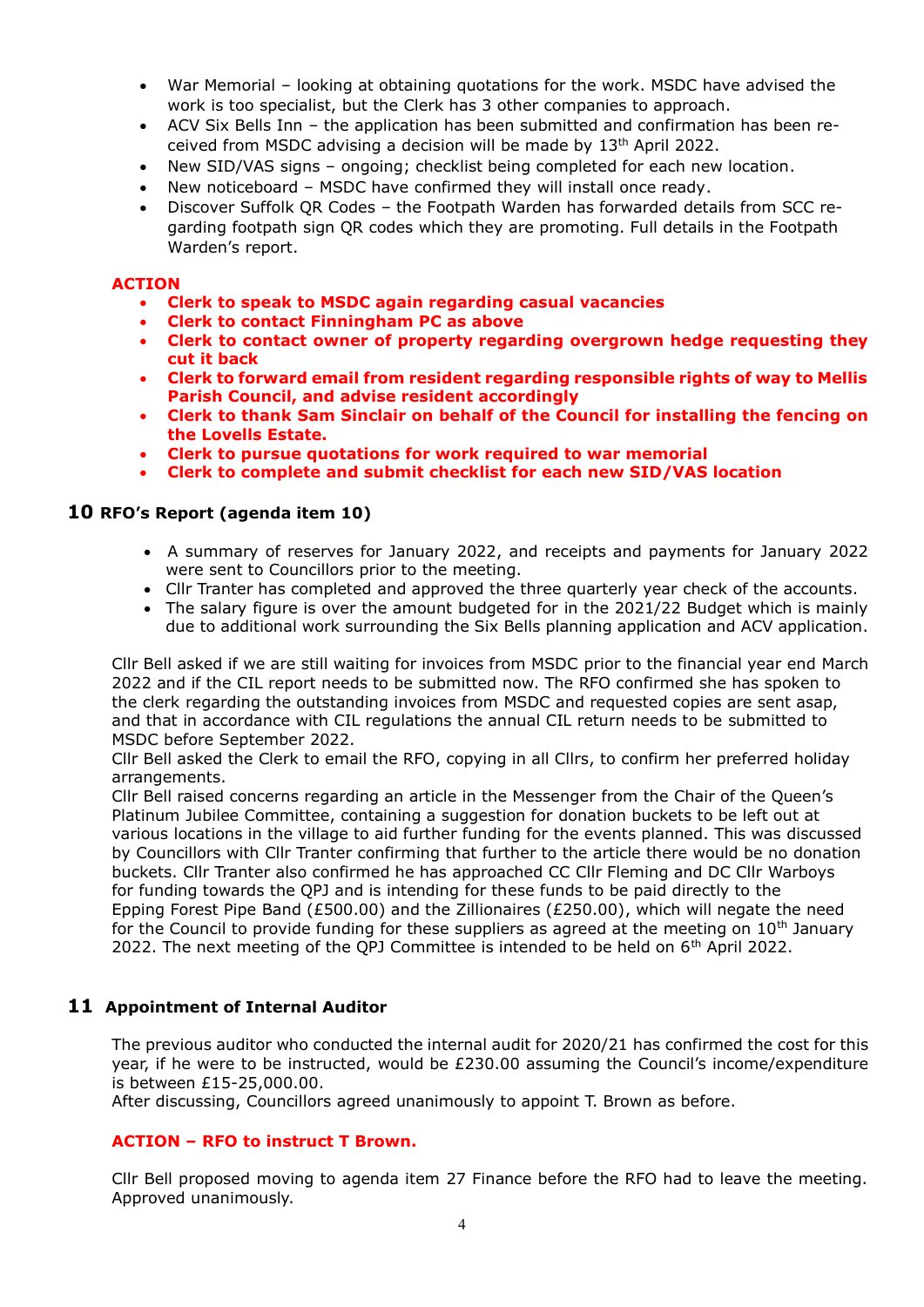## **(27 Finance)**

Admin Payment for February 2022 (Clerk & RFO) - £864.48 Admin Payment for January 2022 (Clerk & RFO) - £686.01 paid on 24th January 2022 Clerk mileage expenses (February)- £8.55 Hire of Village Hall (January) - £20.00 Expenses Cllr Bell (mileage re Ipswich banking) - £22.50 Cllr Tranter Queen's Platinum Jubilee payments - £414.16 Village Hall (CIL payment WiFi x 12 months) - £419.40 SALC (CiLCA module 2) - £60 Expenses Clerk (A4 copy paper & pens) - £9.65

All payments were approved unanimously with one abstention against Cllr Bell's expenses, and one abstention against Cllr Tranter's QPJ payment.

The RFO had prepared cheques in advance for Cllr Bells's expenses and Cllr Tranter's QPJ payment which were signed by Cllrs Urwin and Tranter, and Cllrs Urwin and Bell respectively.

Cllr Bell advised Councillors that the GAGA agreement expires in 2023

### **ACTION - Cllr Bell to make remaining payments by BACS**

8:40pm the RFO left the meeting

#### **12 Public Participation Session (15 minutes set aside)**

As above

Cllr Bell proposed moving to agenda item 17, Footpath Warden's Report, as Mr Bryant needed to leave the meeting.

#### **(17 Footpath Warden's Report)**

Mr Bryant sent his report prior to the meeting, a copy of which can be found as an addendum at the end of the minutes.

Within his report Mr Bryant revisited his suggestion first made in his September 2021 report, for the Council to purchase equipment to enable volunteers to cut the footpath rather than employing a contractor. Councillors discussed this suggestion raising concerns regarding health and safety, risk assessments required, and insurance cover required. It was agreed for Cllr Urwin, Health & Safety lead, to investigate these issues in conjunction with the Clerk, to be reported back on at the next meeting.

QR codes – Cllrs agreed unanimously to go ahead and request the QR codes to be displayed by each footpath sign. Once scanned the QR code will take users to the Discover Suffolk website.

Lost footpaths – Mr Bryant advised that the deadline for reinstating lost footpaths has now been abolished.

Path between Lovells Estate and Coldham Lane – further to his report, Mr Bryant advised that the contractor is yet to lay the wood bark and the condition of the path has deteriorated, so he will pursue this with SCC.

Cllr Tacey reported that there are very few places to ride safely in the village, and queried whether Mr Bryant also deals with bridleways and byways. The footpaths are only cut to a certain height most are still be impassable for riders. Mr Bryant commented that bridleways should be 2m wide and he will look into it further. He also advised that footpaths may only be ridden on with the landowners permission.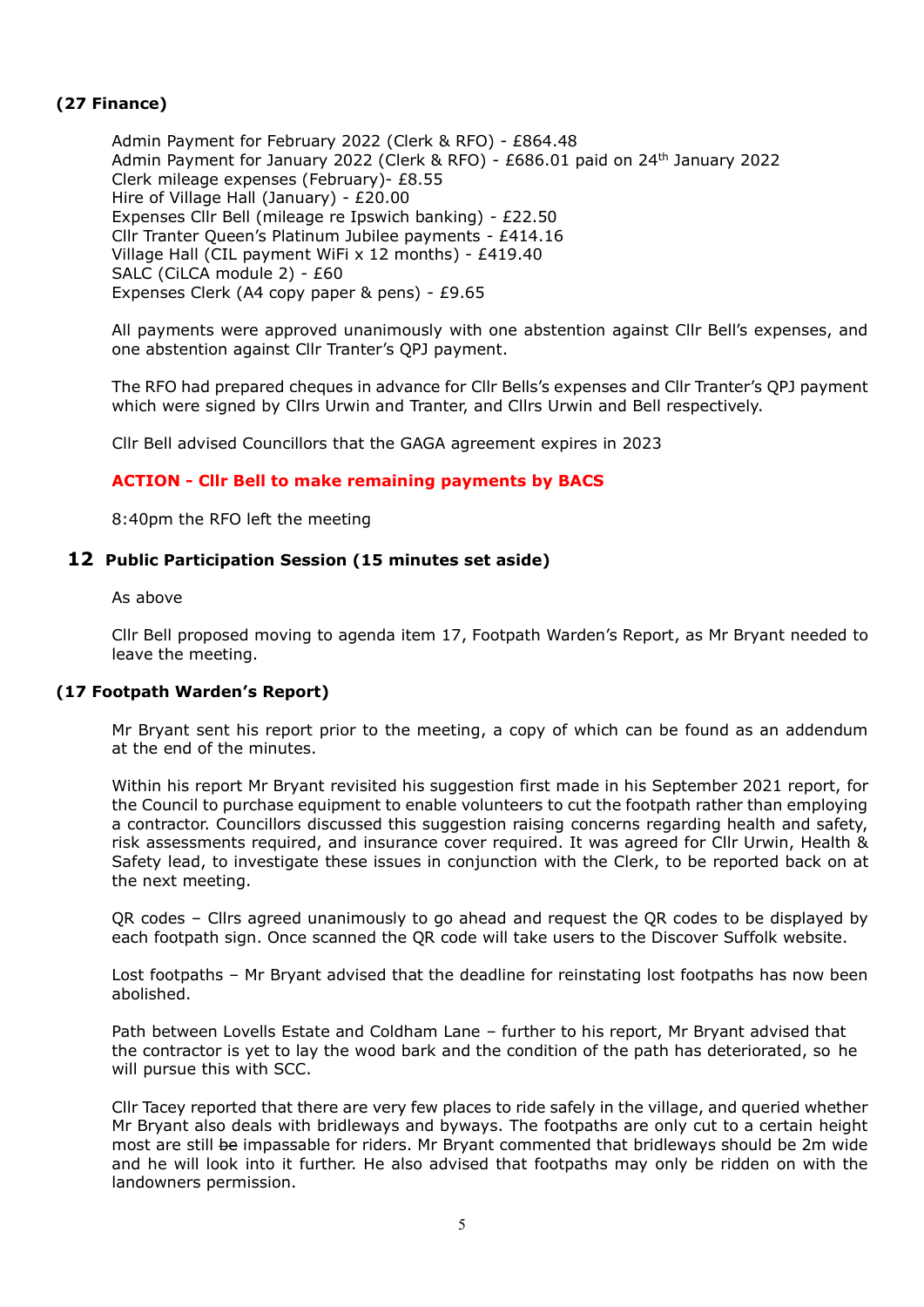## **ACTION**

- **Cllr Urwin/Clerk to check health and safety, and insurance implications regarding suggestion for volunteers to carry out cutting of footpaths**
- **Footpath Warden to request QR codes from SCC and pursue wood bark on footpath between Lovells Estate and Coldham Lane**
- **Footpath Warden to look at bridleways and byways within the village**

8:50pm Mr Bryant left the meeting

#### **13 Congestion and Road Safety Concerns around Gislingham Primary School**

Already discussed above in Public Participation Session.

#### **14 Planning**

- **DC/21/06984 – Broad Reach, Mill Street, Gislingham, IP23 8JP**
- Councillors discussed this application and agreed unanimously that they had no objection.
- **DC/22/00895 – 47, Broadfields Road, Gislingham, IP23 8HX**

Councillors discussed this application and agreed unanimously that they had no objection.

#### **ACTION – Clerk to add no objection stance to MSDC planning portal for both applications above**

#### **15 Neighbourhood Watch Report**

Reports have been received of up to four houses in Mill Street having had their side gates forced over the last two weekends. No thefts have been reported, but if you have a side gate, a bolt is not sufficient security. Secure it with a padlock!!! Police have been notified as has The Messenger Publication.

## **16 Tree Warden's Report**

Cllr Clifford was not in attendance.

#### **17 Footpath Warden's Report**

As above

#### **18 SID (Speed Indicator Device)**

The SID Report can be found as an addendum at the end of the minutes.

Cllr Urwin asked whether we need to receive the full report as the data included extends to over 70 pages. Cllr Tranter commented that the device itself it is a very good speeding deterrent, but the summary page as included as an addendum to the minutes each month, is sufficient and provides all information required. After discussing Councillors agreed to ask Mr Wells who manages the data captured if it would be possible to receive the summary only.

#### **ACTION – Clerk to contact Mr Wells**

#### **19 Book Sale/Coffee Morning Report and Rota**

Cllr Bell asked Councillors if they would like to continue with a Council presence at the book sale/coffee mornings, and if so, it would be nice if more Councillors could take turns to attend. Councillors agreed it provides a good opportunity for interaction between residents and the Council, and Councillors who have not so far attended a meeting will endeavour to attend in the future.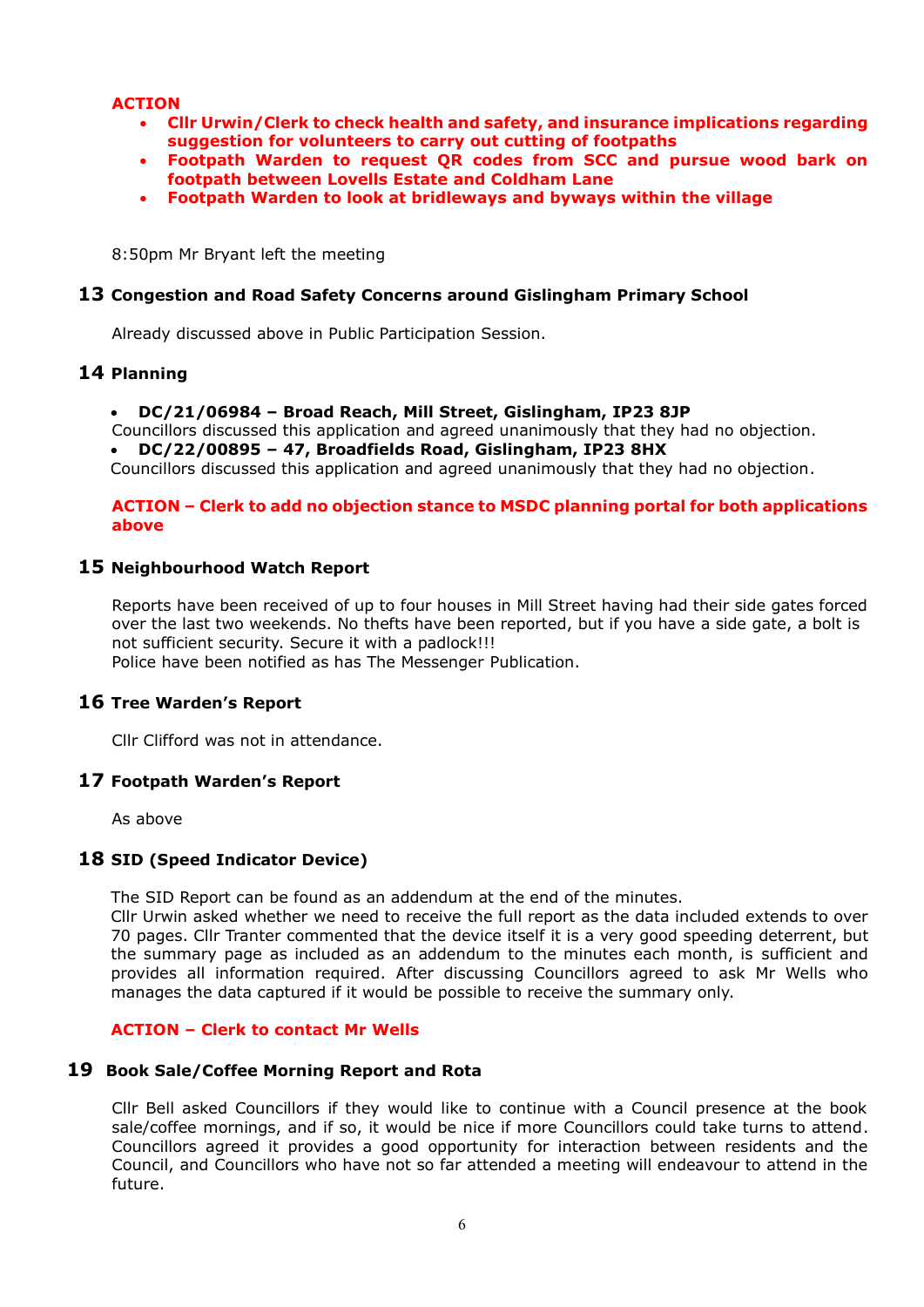## **20 Gislingham United Charity Parish Council Nomination**

Still looking, Cllr Bell asked Councillors please advise if they know of anyone.

## **21 Charity Meadow to include CCTV update**

• CCTV installation

The Governors at Gislingham Primary School have requested that Councillors agree to additional wording, further to that agreed and minuted at the  $10<sup>th</sup>$  January 2022 meeting.

Wording agreed at the  $10^{th}$  January 2022 meeting:

*The Parish Council confirm they will be responsible for the fitting, ongoing repair and maintenance of the electricity meter, cables between the meter and the CCTV tower, and administration incurred by the school to read the meter and invoice for payment.*

Additional wording the Chair of Governors at Gislingham Primary School has asked for Councillors to agree to:

*Any damage during the installation, to the playground, school field, fencing or equipment etc will be made good by the contractor.*

Councillors agreed unanimously to the above additional wording.

Further to GUC's advice that the CCTV tower needs to be moved to ensure it is still sited on GUC land, the CCTV supplier has confirmed that relocating the tower closer to the house on Broadfields Close will not be an issue for them. The Clerk will seek permission from GUC at their next meeting on Monday 14th March 2022, and asked if Councillors were happy for the homeowner to be also contacted. Councillors agreed unanimously that the homeowner should be contacted by the Clerk.

• Play Equipment – the clerk has contacted three companies and has been provided two more companies by Cllr Tacey. Cllr Tacey advised that the information received from her friend was more to do with fundraising than recommendations for contractors. Cllr Tacey reiterated that she feels it is very important to involve residents and suggested asking local children to ascertain their preferences on play equipment when we are at that stage. She reported that she has received indirect complaints from residents regarding the swings being dismantled, even though the play area is closed, and no one has permission to use the area until further notice. The swing seats have been removed but the chains are still hanging. Cllr Bell will visit the play area and arrange for the chains to be restricted to prevent anyone trying to use them.

#### **ACTION**

- **Clerk to advise the Chair of Governors that Councillors agree to their additional request**
- **Clerk to contact GUC seeking permission to re site the CCTV tower**
- **Clerk to contact homeowner regarding intended new location of CCTV tower**
- **Clerk to confirm the above to Chair of Governors**
- **Clerk to contact additional play equipment companies for quotations/presentations**

## **22 Gislingham School Running Track (User Agreement) update**

The amended User Agreement has now been signed and returned by the school.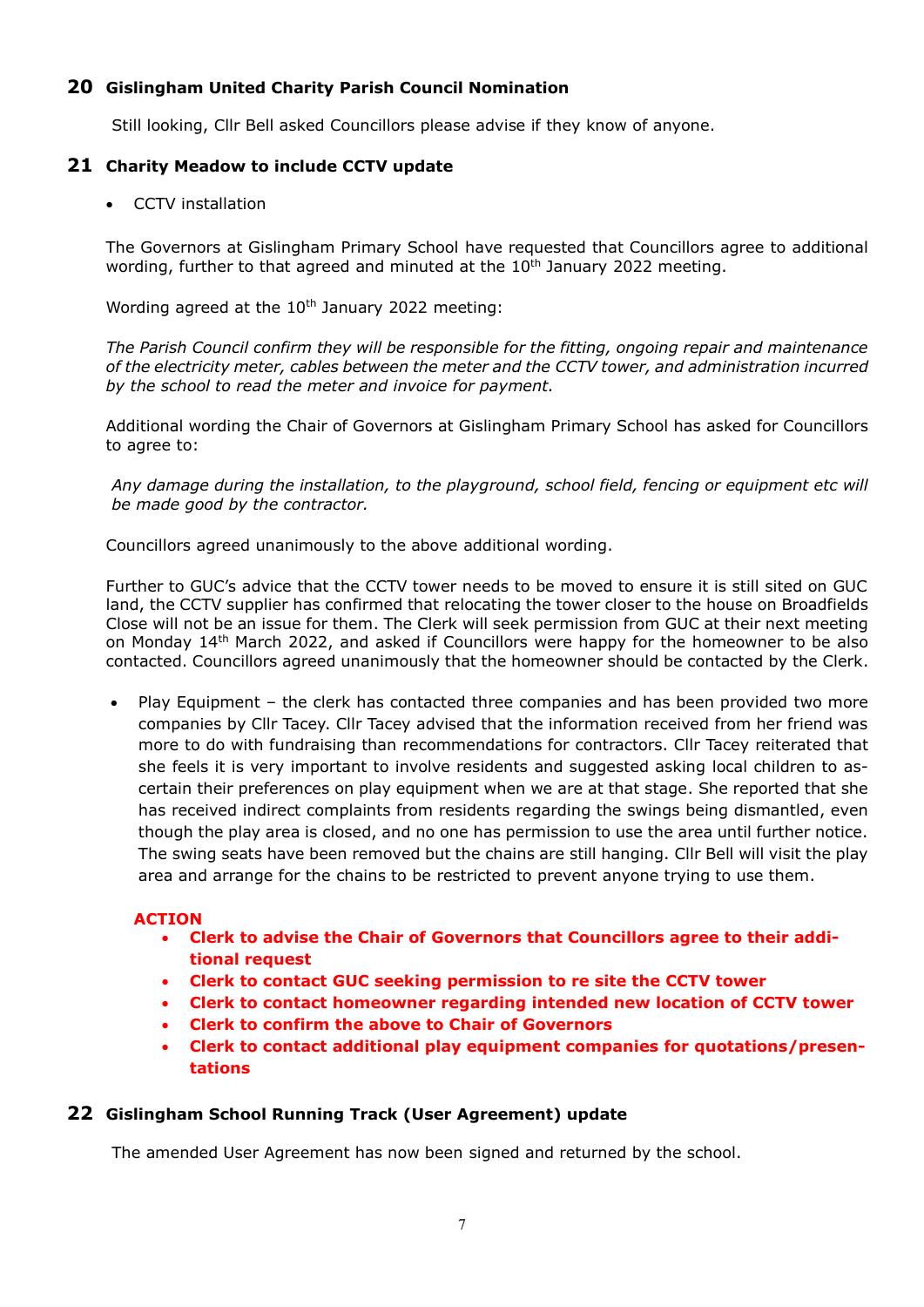RFO to wait until project commences and MSDC's portion of the funding is released, before making arrangements regarding the Council's 25% share of funding up to a maximum of £4,595.00.

#### **ACTION - RFO**

### **23 New Dog Bin Locations**

We have two new dog bins to be installed which were received via BMSDC's Welcome Back funding scheme. Councillors discussed locations in the village including suggestions previously received from residents. It was decided for the Clerk to map the current locations against new suggestions and to discuss it further at the next meeting.

#### **ACTION - Clerk to plot current bins on map with suggested new locations and include on next agenda**

### **24 CIL Application – Gislingham Variety Club**

Gislingham Variety Club would like to purchase a new PA system which includes speakers, mounts, and wireless microphones, and have received a quotation for £1,782.00. They advised the sound system would be stored in the village hall and available for other community groups within the village to use on prior agreement.

Cllr Bell suggested approving CIL funding up to  $E2,000.00$  to take in to account any prices increases. Agreed unanimously. As CIL funds are being used it was also agreed for the Clerk to contact the Village Hall Committee to ensure it is noted on their Booking Form that the equipment can be requested by Users.

#### **ACTION – Clerk to advise Gislingham Variety Club, contact the Village Hall Committee, and liaise with RFO**

#### **25 Queen's Platinum Jubilee 2022**

Already reported on under agenda item 27 finance.

#### **26 Spring/Summer Litter Pick**

Cllr Bell suggested holding this to coincide with the Queen's Platinum Jubilee clear up, possibly the morning of Saturday 4<sup>th</sup> June 2022. Cllr Tranter to check with the QPJ Committee and confirm before the next Council meeting.

#### **ACTION – Cllr Tranter**

## **27 Finance**

As above

#### **28 Training**

- Councillors Tacey and Alexander will book the New Councillor training as soon as convenient dates are announced.
- The clerk will be attending CiLCA unit 2 on Wednesday 2<sup>nd</sup> March 2022.
- Cllr Mew New Councillor Training SALC have confirmed that certificates are no longer issued for online training, and sent an online copy of the Good Councillor Guide which the Clerk has forwarded to Cllr Mew.
- Cllr Urwin requested approval to book his online H&S top up course. Agreed unanimously.